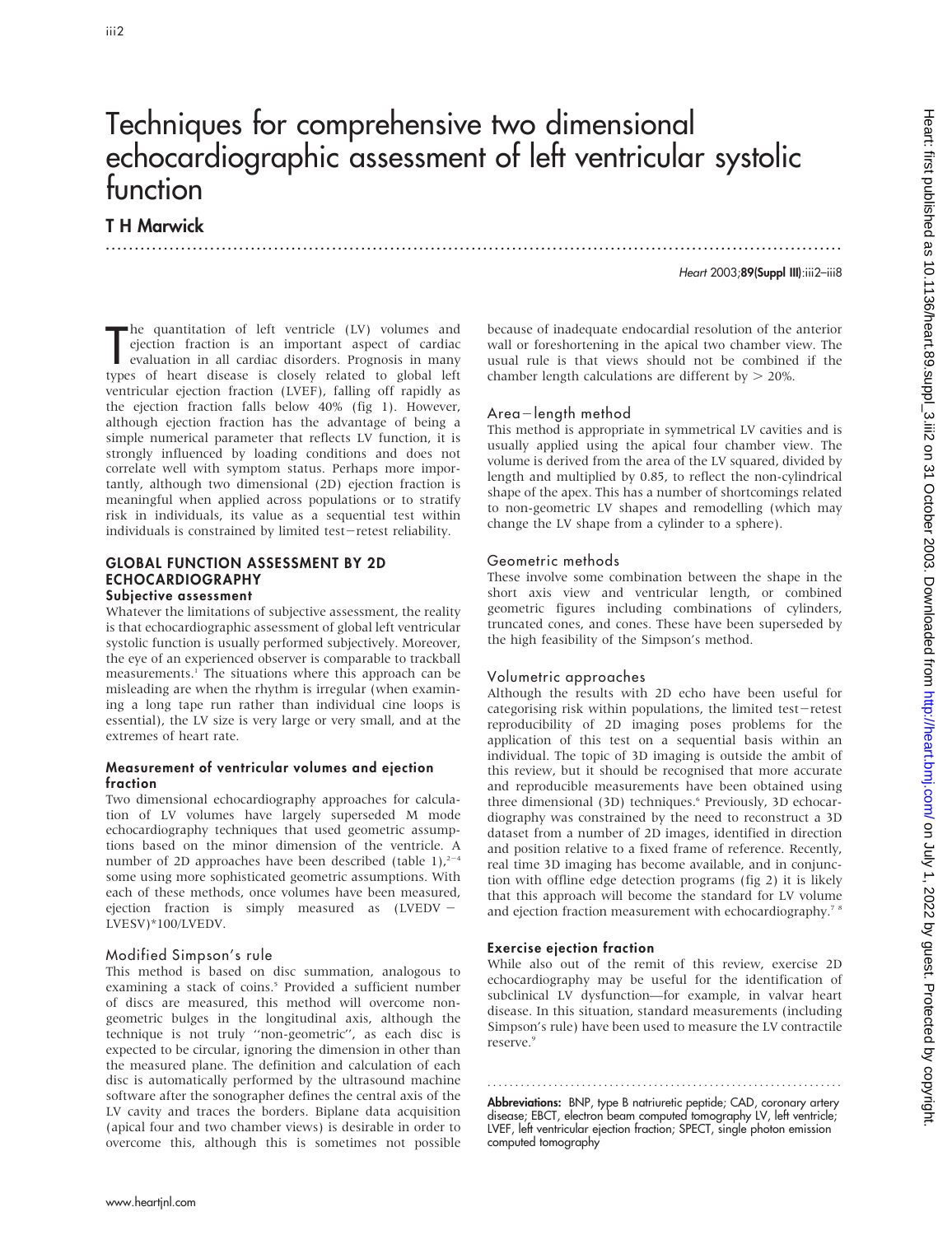

Figure 1 Mortality after measurement of ejection fraction by radionuclide ventriculography (one year follow up, Multicentre Postinfarction Research Group, 1983) and after 2D echo measurement of ejection fraction (six month follow up, GISSI study 1993). Note the close correlation of the curves, allowing for the difference in follow up between the two cohorts.

### Load independent techniques

Assessment of LV systolic function is usually performed in order to gather insight about the contractile state of the left ventricle. The problem is that performance is dependent on not only contractile state but also load. Thus, while image quality and geometric assumptions pose important practical limitations on the use of 2D echo ejection fraction as a clinical tool, the major limitation is the dependence of ejection fraction on loading conditions and heart rate (fig 3). There are two ways of addressing this: to measure afterload and preload in order to correct the ejection fraction, or to try to measure contractility independent of loading.

# Measurement of load

Load determines wall stress  $(\sigma)$ , which is defined by force over each unit of cross sectional area; this force being determined by pressure (P). Afterload is reflected by systolic wall stress. Cuff systolic pressure may overestimate LV systolic pressure (due to wave reflection), so some authors have used mean arterial pressure, which is usually equivalent centrally and peripherally. As LV diastolic pressure cannot be accurately determined non-invasively, wall stress parameters

|                                                                                                          | Men      | Women   | 95% CI |
|----------------------------------------------------------------------------------------------------------|----------|---------|--------|
| Biplane Simpson's                                                                                        |          |         |        |
| <b>EDV</b>                                                                                               | 111 (22) | 80 (12) | 11%    |
| <b>ESV</b>                                                                                               | 34 (12)  | 29 (10) | 15%    |
| Area length (A4C)                                                                                        |          |         |        |
| <b>EDV</b>                                                                                               | 112(27)  | 89 (20) | 15%    |
| <b>FSV</b>                                                                                               | 35(16)   | 25(12)  | 25%    |
| Area length (A2C)                                                                                        |          |         |        |
| <b>EDV</b>                                                                                               | 130 (27) | 92 (19) |        |
| <b>ESV</b>                                                                                               | 40 (14)  | 31(11)  |        |
| Values are mean (SD)<br>CI, confidence interval; EDV, end diastolic volume, ESV, end systolic<br>volume. |          |         |        |

cannot be used to measure preload, the closest analogue of which is diastolic volume.

Meridional stress relates to the load posed by long axis shortening (that is, base-apex), and is calculated as  $\sigma m = P \times LVID/[4 \times Th(1 - LVID/Th)],$  where P (pressure) is approximated to systolic blood pressure, LVID (cavity dimension) is end systolic dimension, and Th is average wall thickness.10 Circumferential stress reflects stress in the minor axis;  $\sigma c = P \times a^2 [1 + (b^2/r^2)]/(b^2 - a^2)$ , where a is the internal radius, b is the epicardial radius, and r is the midwall radius.11 Both stress measurements can be measured with dimensions acquired with 2D echo, or using areas from 2D echo.

### Load corrected parameters

All clinical parameters of LV function are load dependent. The problem with trying to isolate contractility is that alterations of loading result in length dependent changes in contractility, independent of the Frank-Starling mechanism.

LV midwall shortening expresses the stress shortening relation of the ventricle. The use of midwall shortening is less dependent on LV geometry than are endocardial measurements.



Figure 2 Three dimensional (3D) echocardiographic evaluation of left ventricular (LV) volumes and ejection fraction. Images from a volumetric dataset are reconstructed (upper centre and right column) and semi-automated edge detection is used to trace the endocardial border and construct a 3D model in systole and diastole (upper left). Expression of volumes in each image yields a time-volume curve (lower left) from which ejection fraction is calculated.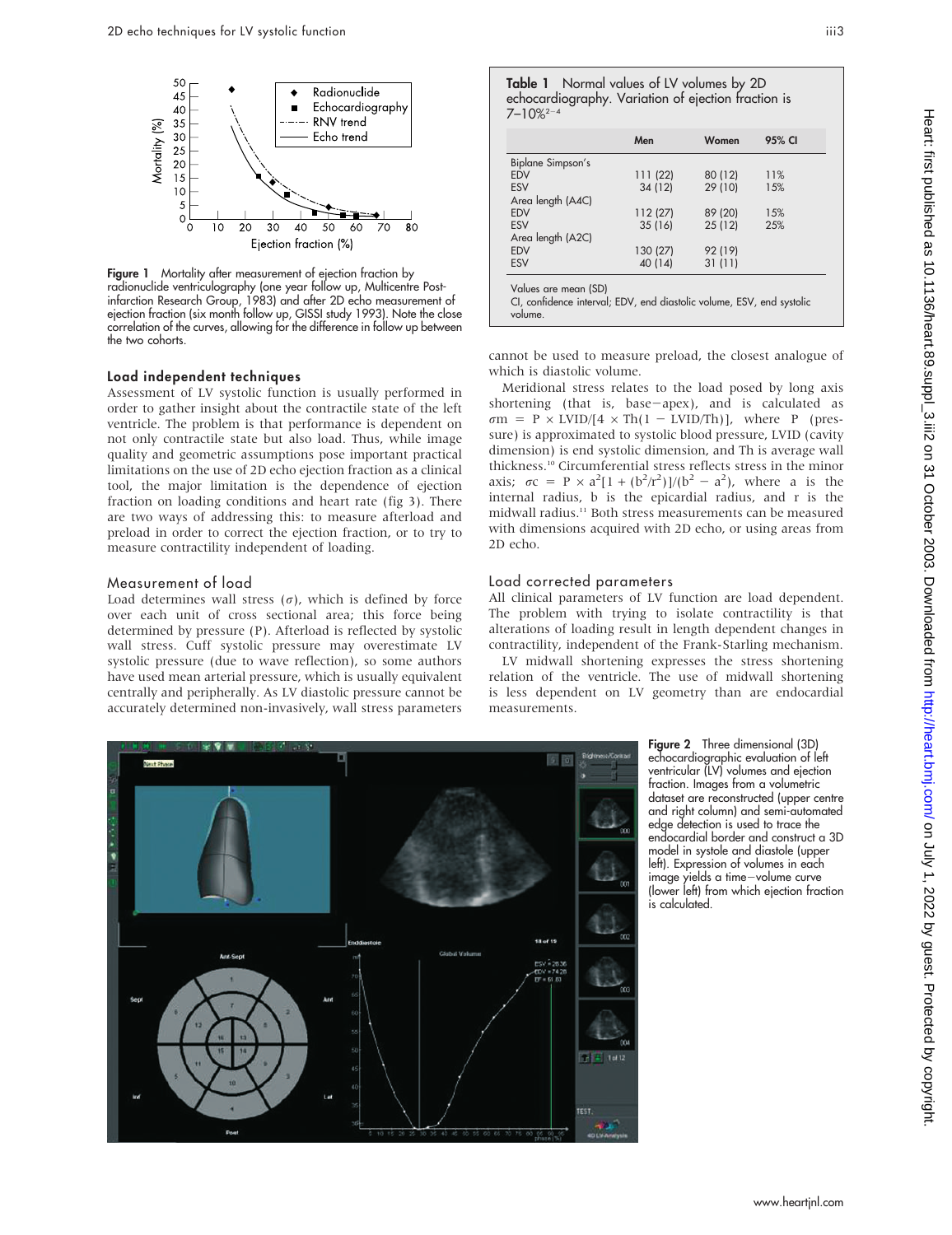

Figure 3 Dependence of LV volumes and standard Doppler indices of diastolic function on loading conditions. This patient with renal failure was studied before (above) and after dialysis (below). LV size and LV filling patterns are altered by loading.

Pressure-volume loops are the standard approach to expressing the association between loading and inotropic state. The end systolic pressure-volume relation is drawn in a sequence of these curves under different inotropic states, to generate end systolic elastance. Other authors have charted LV wall stress against LV dimension.<sup>12</sup> An increase in the slope of this curve reflects increasing contractile state, and a decrease corresponds to depressed contractility. The development of automated LV volume measurement techniques has been used to apply this approach non-invasively,<sup>13</sup> but the AQ technique has some limitations related to image quality and beat-to-beat variations of LV volume may be large, reflecting the impact of different cut planes with respiration, for example. This approach has therefore not been widely applied for clinical research.

Preload recruitable stroke work has been used in animal models for over 15 years.<sup>14</sup> These investigators found that the relation between stroke work and end diastolic segment length or chamber volume (termed the preload recruitable stroke work relation) was highly linear. This contrasts with the use of filling pressure as the marker of preload, when a curvilinear function is obtained that plateaus at higher filling pressures.14 The problems of using this clinically are in accurately measuring stroke work (which requires accurate knowledge of central aortic pressure) and LV volume (the limitations of 2D echo for which are discussed above), and for altering loading without altering inotropy $-\text{in}$  experimental settings, these steps have included balloon occlusion of the vena cava. For practical reasons, this technique has not attained everyday use.

Alternative and less load dependent measures include the peak systolic pressure-end systolic volume ratio<sup>15</sup> and cardiac power.<sup>16</sup>

Cardiac power correlates with Vo<sub>2</sub>max and predicts prognosis, but has previously been measured invasively. Mean power is calculated from the product of stroke volume, mean arterial pressure, and heart rate, and peak instantaneous power is the peak instantaneous product of left ventricular outflow and pressure during systole.<sup>16 17</sup> Either parameter may be derived using Doppler echocardiography to measure stroke volume, and 2D echocardiography is used to calculate ''preload adjusted'' power (corrected for end diastolic volume).18 Nonetheless, this is not strictly a 2D echocardiography technique.

### Complementary techniques

Doppler may be used to measure LV ejection. However, the measurement of stroke volume is dependent on the accuracy of LV outflow tract measurement, errors of which are squared in the course of volume calculations. The measurement of LV dP/dt is a relatively load independent marker of LV contractility, which is especially valuable in mitral regurgitation, when contractility may be overestimated by the ejection fraction. The myocardial performance index is derived from the sum of the isovolumic contraction time and isovolumic relaxation time, divided by the ejection time. This measurement is reproducible, easily obtainable, and correlated closely with invasive measures of both systolic and diastolic function.<sup>19</sup> It appears to be independent of geometry, although it remains somewhat load dependent. Finally, tissue Doppler techniques have the benefit of being less dependent on image quality than 2D imaging, and do not require tracing; both annular displacement<sup>20</sup> and average velocity<sup>21</sup> have been correlated with ejection fraction.

# REGIONAL FUNCTION ASSESSMENT BY 2D ECHOCARDIOGRAPHY

Subjective assessment

The qualitative evaluation of LV systolic function is based on the division of the LV into a number of segments, after which each segment is scored as normal, hypokinetic, akinetic, or dyskinetic. The main problems pertain to the distinction of hypokinesia from akinesia. We judge akinesia to be present when endocardial excursion is  $\leq$  2 mm, and hypokinesia with endocardial excursion  $<$  5 mm. However, movement may be passive, and thickening is the more reliable marker of contractility.

The standard 16 segment model of the American Society of Echocardiography (septal, lateral, anterior, and inferior at the apex, with these segments as well as anteroseptal and posterior segments at the base and mid papillary muscle level) (fig 4) is likely to remain in widespread use because the suggested 17 segment model (which includes a true apical segment) ignores the small but important detail that most echocardiograms fail to identify the true apex of the heart. Our laboratory uses a modification of the American Society of Echocardiography segmentation.<sup>22</sup> With this, a score of 1 is given for normal regions, with scores of 2, 3, and 4 for hypokinesis, akinesis, and dyskinesis, 5 for aneurysm, and 6 and 7 for akinesis or dyskinesis with thinning, respectively. The wall motion ''score index'' (obtained by averaging the scores of individual segments), gives a semi-quantitative index of global systolic function, analogous to the ejection fraction and with similar prognostic significance.<sup>23</sup>

Regional wall motion scoring is highly reproducible within individual sites,<sup>24</sup> reflecting common reading styles. However, reproducibility of wall motion assessment between centres may be quite limited, especially during stress 2D echo.<sup>25</sup> Concordance may be improved with the use of standard reading criteria<sup>26</sup> and harmonic imaging.<sup>27</sup> While it is unlikely that echocardiographers will stop visually assessing the LV, an objective measure that supplemented this assessment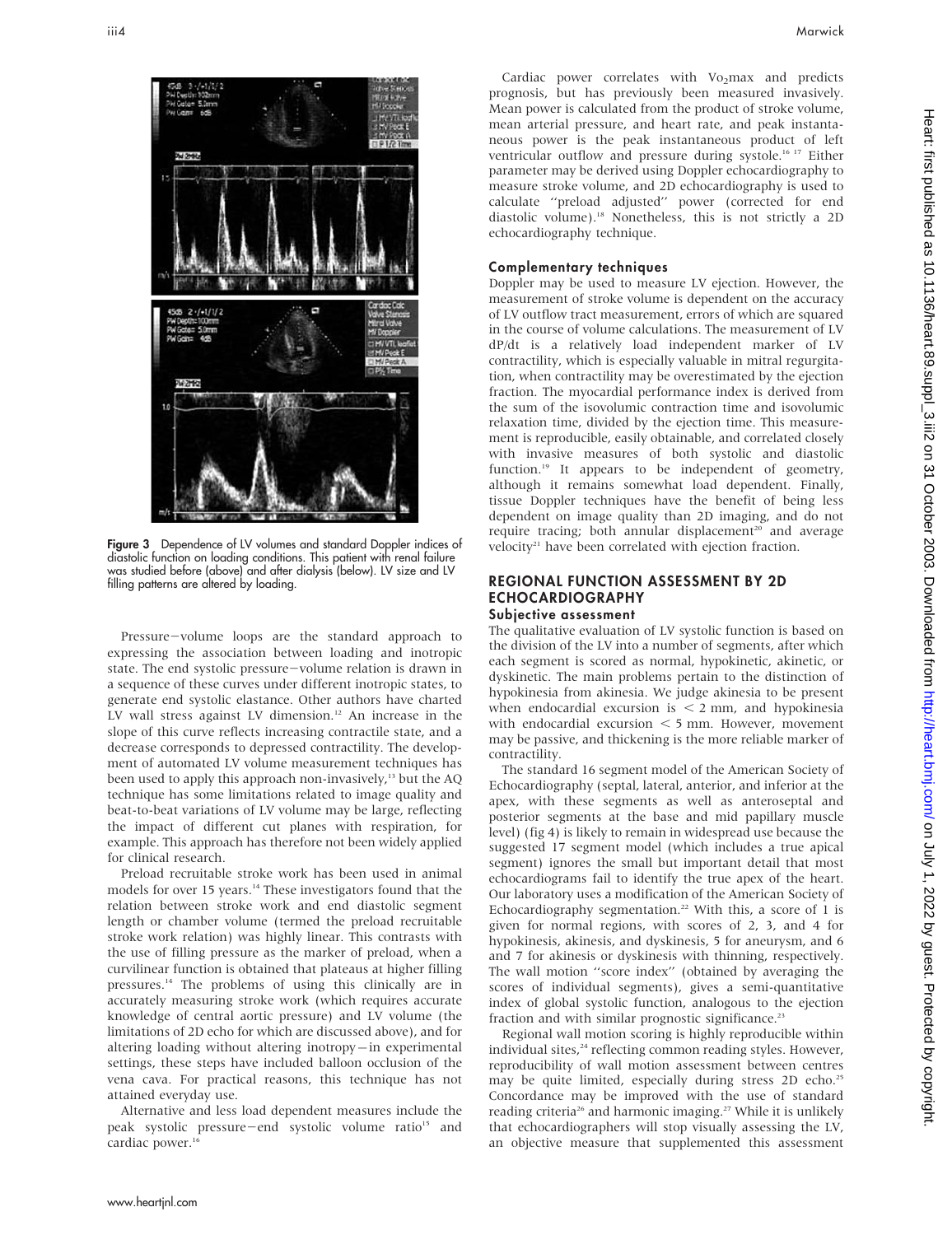

Figure 4 The 16 segment American Society of Echocardiography model for characterisation of regional LV function, and usual coronary artery distribution of the segments. Reproduced from: Marwick TH. Stress echocardiography - its role in the diagnosis and evaluation of coronary artery disease. Boston: Kluwer Academic Publishers, 2003, with permission of the publisher.

 $1 =$  normal;  $2 =$  hypokinetic;  $3 =$  akinetic;  $4 =$  dyskinetic

with objective criteria could act as a ''common language'' to reduce variation between readers.

### Objective assessment

A number of echo and Doppler modalities are able to offer quantitation of regional function,<sup>28</sup> and most are outside the remit of this review (table 2). The 2D echo based techniques include techniques for assessing radial displacement (using the centre line method or colour kinesis) or thickening (anatomical M mode).

# Centre line method

This method is based upon three steps: tracing the LV end diastolic and end systolic borders; superimposition of the traces with interpolation of the centre line; and measurement of the excursion from this line in a series of chords perpendicular to the centre line, which can be compared to a normal range of displacement. Each step poses potential pitfalls.

Tracing of contours, preferably in two orthogonal planes (usually apical four and two chamber views) is dependent on good quality border definition, and the reliance on apical views may compromise edge detection because of the parallel orientation of the echocardiographic beam with the endocardium. Although good border definition has become more available with the development of harmonic and contrast imaging, tracing the edge may still need an element of guesswork. More than a single frame may need to be traced at both systole and diastole, making the procedure time

| Table 2 Alternative techniques for the quantification of |
|----------------------------------------------------------|
| regional LV function <sup>28</sup>                       |

|            | Radial                                                                         | Longitudinal                                      |
|------------|--------------------------------------------------------------------------------|---------------------------------------------------|
|            | Displacement Centre line (from 2D echo)<br>Colour kinesis                      | Annular M mode<br>Tissue tracking                 |
| Thickening | Anatomical M mode<br>Integrated backscatter                                    |                                                   |
| Velocity   | Velocity from displacement<br>Longitudinal velocity<br>Tissue Doppler gradient | <b>Tissue Doppler velocity</b><br>Strain          |
| Timing     | Time to peak systole<br>Time to onset of diastole                              | Time to peak systole<br>Time to onset of diastole |

consuming, although automated and semi-automated methods of tracking the wall have been developed (fig 5).

The superimposition of systole and diastole may have a critical effect on the measurement of excursion from the centre line. Either fixed or floating frames of reference can be used to compensate for rotational or translational movement of the heart.<sup>29</sup> Failure to correct for such movements may cause false positives, but the use of correction may hinder the detection of milder abnormalities. Finally, different variations of the technique measure the chords relative to the centre line or relative to the centre of LV mass.

# Colour kinesis method

The colour kinesis method uses acoustic quantification to define the border, based on the difference in backscatter between the LV wall and cavity. This has the benefit of avoiding the onerous process of tracing the border in every frame, although the frame rate is somewhat limited, compared to standard 2D imaging. The excursion of the myocardium from each frame to the next is filled with a different colour, and the resulting display overlaid on the 2D image ("colour kinesis").<sup>30</sup> The displacement is portrayed as segmental area shrinkage,<sup>31</sup> and arranged in stacked histograms (fig 6), which can be compared to normal ranges. This approach has been particularly applied during stress echo, where it correlates with expert wall motion analysis and may be of value to less expert readers.<sup>32</sup>

This technique is heavily dependent on image quality, and appears to be more feasible with the use of myocardial contrast for LV opacification.<sup>33</sup> Measurements show a variation of 10–20%. As with any technique that measures endocardial motion, this is sensitive to extrinsic cardiac movement.

# Anatomic M mode

Myocardial thickening is the optimal parameter for measurement, because unlike excursion, it is independent of cardiac rotation or translation. However, the measurement of thickening requires definition of both the endocardium and the epicardium—and the latter can pose a problem in the apical views. M mode ultrasound has conventionally been used for gathering wall thickening data, but has been constrained by the angle dependence of standard M mode imaging. Two dimensional images at high temporal and spatial resolution have been used to reconstruct M mode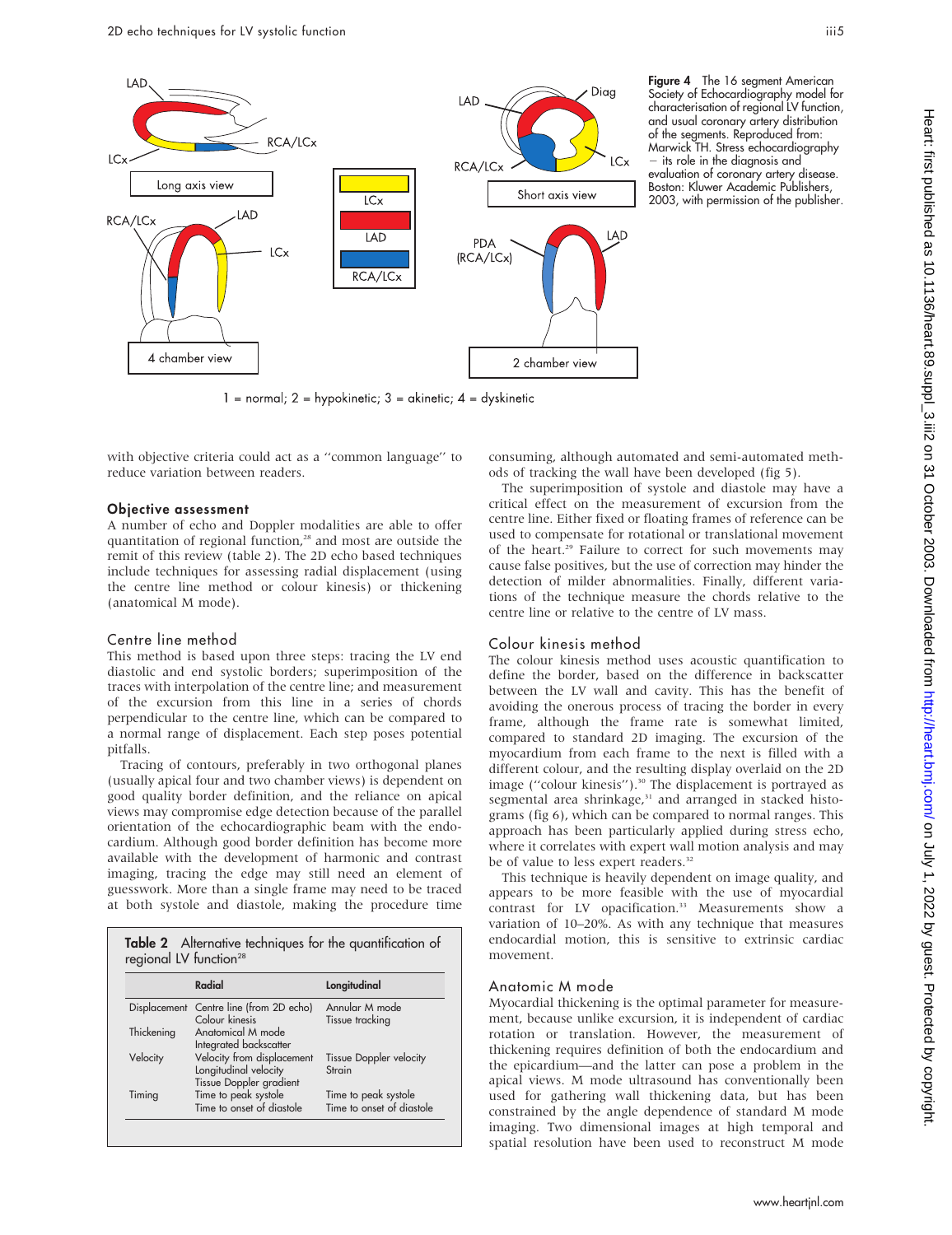

Figure 5 Centre line approach to quantification of regional LV function. Automated detection of the endocardial border is applied in each view (left), repeated in each frame (thumbprint images, centre), and regional excursion between end diastole and end systole is measured using the centre line method. Reproduced trom: Marwick TH. Stress echocardiography — its role in the diagnosis and evaluation ot coronary artery disease. Boston: Kluwer Academic Publishers, 2003, with permission of the publisher.

images in any plane "anatomic M-mode",<sup>34</sup> although caution has to be applied with angle corrections of  $> 60-70^{\circ}$ <sup>35</sup> The results correlate well with visual assessment but it has been difficult to designate a normal range, because of variations of baseline thickening,<sup>34</sup> and the clinical benefit of this approach is not well defined.

Two dimensional echocardiography remains the most widely accepted technique for assessment of LV systolic function, reflecting its versatility and ability to identify complications

ALTERNATIVE APPROACHES

# (for example, thrombi) and associated problems (for example, mitral regurgitation). Nonetheless, other modalities may represent alternatives or may even be used to select patients for 2D echo.

# Clinical evaluation

The clinical signs of LV dysfunction are insensitive—for example, in 14 507 patients in the CASS registry, a third heart sound or crackles had a respective sensitivity of 9% and 5% for the detection of significant LV dysfunction on contrast ventriculography.<sup>36</sup> Part of this low sensitivity is caused by



Figure 6 Quantitation of radial function using colour kinesis. Each successive ultrasound frame on the image (left) is coded with a different colour. The histogram (right) shows the fractional area change within each segment (x axis). Reproduced from: Marwick TH . Stress echocardiography 2 its role in the diagnosis and evaluation of coronary artery disease. Boston: Kluwer Academic Publishers, 2003, with permission of the publisher.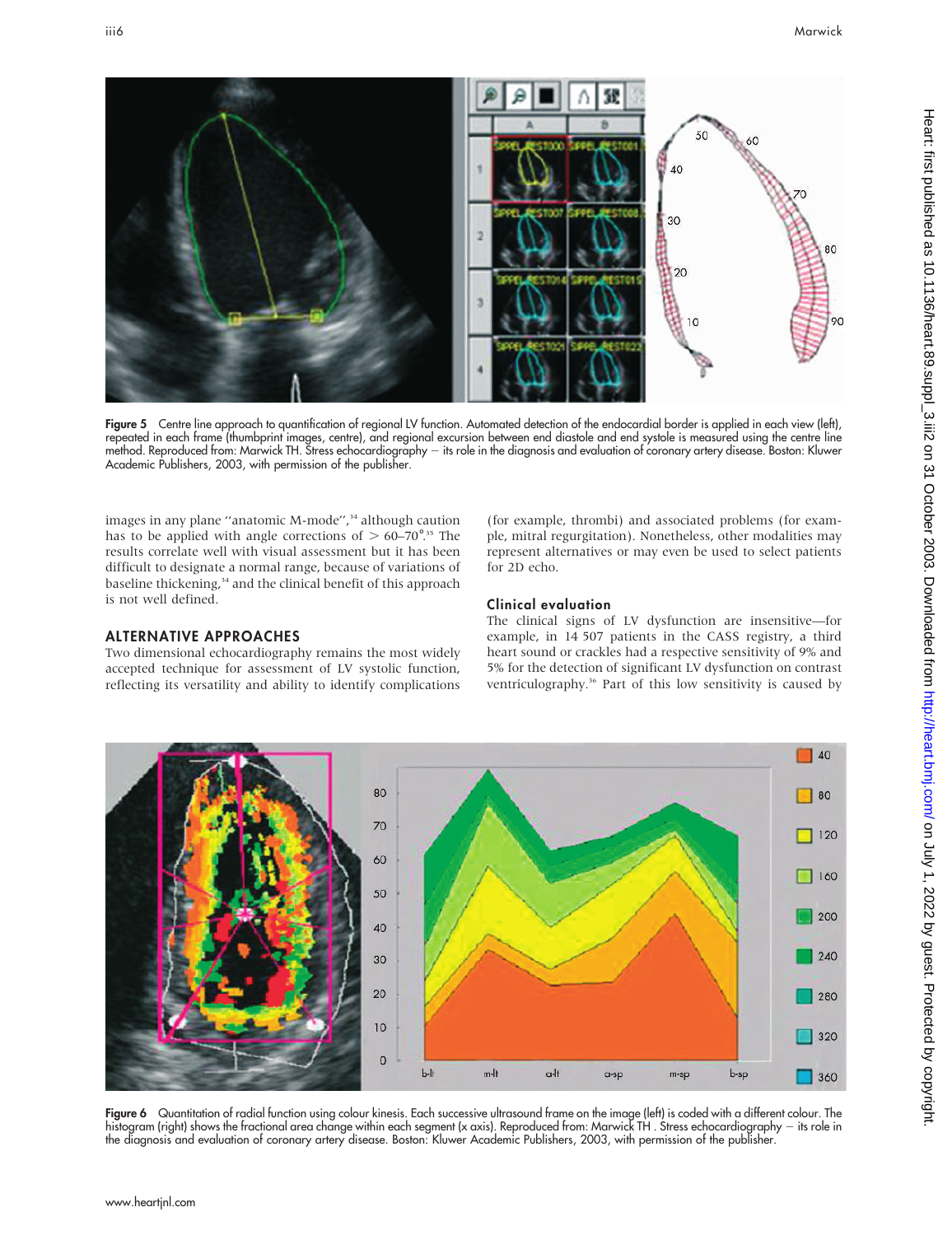masking of the clinical signs by treatment. Moreover, the signs and symptoms of LV systolic and predominantly diastolic dysfunction are indistinguishable.

The limitations of the clinical exam are concerning from a health economy standpoint. Fortunately, the standard 12 lead ECG may be used to identify patients with possible LV dysfunction.37 38 A completely normal ECG, or even narrow QRS complexes, has a high negative predictive value for excluding significant LV dysfunction.<sup>39</sup> Thus, a normal ECG could assist triage of patients referred for echocardiography.40 Indeed, a normal cardiothoracic ratio measured in the posteroanterior chest  $x$  ray does not add significantly to the value of a normal ECG in predicting normal systolic function.<sup>36</sup>

### Type B natriuretic peptide (BNP)

The clinical signs of LV dysfunction are insensitive, and the detection of LV dysfunction by echocardiography in all ''at risk'' patients is prohibited by cost and availability. Although BNP has been shown to be a useful marker of systolic dysfunction in symptomatic patients,<sup>41</sup> the ability of this test to act as a screening tool for subclinical disease appears limited.<sup>42</sup>

### Nuclear ventriculography

Nuclear techniques include first pass ventriculography, equilibrium RNV (gated blood pool scanning), and gated single photon emission computed tomography (SPECT), during myocardial perfusion scanning with thallium-201 or Tc<sup>99m</sup>-sestamibi.<sup>43</sup> <sup>44</sup> After myocardial infarction, LVEF measured by these tests has been correlated with prognosis, in both the pre-thrombolytic<sup>45</sup> and thrombolytic eras,<sup>46</sup> and is incremental to clinical indicators of prognosis.47 Reduction of exercise LVEF is an indicator of severe coronary artery disease (CAD),<sup>48 49</sup> but not a specific marker of CAD.<sup>50</sup> Nonetheless, peak exercise LVEF by gated SPECT provides incremental prognostic value to SPECT perfusion imaging.<sup>51</sup>

#### Computed x ray tomography

Electron beam computed tomography (EBCT) permits precision measurement of cardiac structure and function, from images acquired during a single cardiac cycle. EBCT has been validated against contrast ventriculography<sup>52</sup> and radionuclide ventriculography.53 There are limited data using EBCT derived LV function to predict cardiac risk in clinical practice. Conventional CT has previously lacked the spatial or temporal resolution to permit measurement of LV volumes and function, but ECG gating and other developments have made this more feasible.

#### Cardiac magnetic resonance imaging (MRI)

Cine MRI has excellent temporal and spatial resolution, and image plan reproduction is much higher than with 2D echo because it can image in any plane. Cardiac MRI has become the in vivo ''gold standard'' for LV volumes and function assessment, and has been validated against contrast ventriculography,<sup>54</sup> radionuclide ventriculography<sup>55</sup> and echocardiography.<sup>56</sup> The excellent test-retest reliability of this technique has enabled much smaller sample sizes for research studies with MRI than 2D echo,<sup>57</sup> but its use as a routine clinical tool is constrained by cost, availability, and expertise.

# **CONCLUSION**

Despite its limitations, 2D echocardiography remains the most widely used non-invasive technique for clinical assessment of LV systolic function, and is likely to remain so because it is non-invasive, inexpensive, and widely available. LV systolic measurements are dependent on loading

conditions, and assessment of loading should be considered in the interpretation of ejection fraction. Problems with accuracy and reproducibility of volumes and ejection fraction pertain largely to the geometric challenges of 2D imaging, and are likely to be solved by 3D approaches.

Correspondence to: Professor Thomas H Marwick, University of Queensland Department of Medicine, Princess Alexandra Hospital, Brisbane, Qld 4102, Australia; tmarwick@medicine.pa.uq.edu.au

# **REFERENCES**

- 1 Foster E, Cahalan MK. The search for intelligent quantitation in echocardiography: ''eyeball,'' ''trackball'' and beyond. J Am Coll Cardiol 1993;22:848–50.
- 2 Wyatt HL, Heng MK, Meerbaum S, et al. Cross-sectional echocardiography. II. Analysis of mathematic models for quantifying volume of the formalin-fixed left ventricle. Circulation 1980;61:1119-25.
- 3 Gordon EP, Schnittger I, Fitzgerald PJ, et al. Reproducibility of left ventricular volumes by two-dimensional echocardiography. J Am Coll Cardio.<br>1983;**2**:506–13.
- 4 Himelman RB, Cassidy MM, Landzberg JS, et al. Reproducibility of quantitative two-dimensional echocardiography. Am Heart J 1988;115:425–31.
- 5 Stamm RB, Carabello BA, Mayers DL, et al. Two-dimensional echocardiographic measurement of left ventricular ejection fraction: prospective analysis of what constitutes an adequate determination. Am Heart J 1982;104:136–44.
- 6 Chuang ML, Hibberd MG, Salton CJ, et al. Importance of imaging method over imaging modality in noninvasive determination of left ventricular volumes and ejection fraction: assessment by two- and three-dimensional echocardiography and magnetic resonance imaging. J Am Coll Cardiol 2000;35:477–84.
- 7 Pearlman AS. Measurement of left ventricular volume by three-dimensional echocardiography – present promise and potential problems [editorial;<br>comment]. *J Am Coll Cardiol* 1993;**22**:1538–40.
- 8 King DL, Harrison MR, King DL, Jr, et al. Improved reproducibility of left atrial and left ventricular measurements by guided three-dimensional<br>echocardiography. *J Am Coll Cardiol* 1992;**20**:1238–45.<br>9 **Leung DY**, Griffin BP, Stewart WJ, *et al*. Left ventricular function after valve
- repair for chronic mitral regurgitation: predictive value of preoperative assessment of contractile reserve by exercise echocardiography. J Am Coll Cardiol 1996;28:1198–205.
- 10 Reichek N, Wilson J, St John SM, et al. Noninvasive determination of left ventricular end-systolic stress: validation of the method and initial application. Circulation 1982;65:99–108.
- 11 Gaasch WH, Zile MR, Hoshino PK, et al. Stress-shortening relations and myocardial blood flow in compensated and failing canine hearts with
- pressure-overload hypertrophy. *Circulation* 1989;**79**:872–83.<br>12 **Aurigemma GP**, Gaasch WH, Villegas B, *et al*. Noninvasive assessment of left ventricular mass, chamber volume, and contractile function. Curr Probl Cardiol 1995;20:361–440.
- 13 Denault AY, Gorcsan J III, Mandarino WA, et al. Left ventricular performance assessed by echocardiographic automated border detection and arterial pressure. Am J Physiol 1997;272:H138–47.
- 14 Glower DD, Spratt JA, Snow ND, et al. Linearity of the Frank-Starling relationship in the intact heart: the concept of preload recruitable stroke work. Circulation 1985;71:994–1009.
- 15 Ginzton LE, Laks MM, Brizendine M, et al. Noninvasive measurement of the rest and exercise peak systolic pressure/end-systolic volume ratio: a sensitive two-dimensional echocardiographic indicator of left ventricular function. J Am Coll Cardiol 1984;4:509–16.
- 16 Armstrong GP, Carlier SG, Fukamachi K, et al. Estimation of cardiac reserve by peak power: validation and initial application of a simplified index. *Hear*<br>1999;**82**:357–64.
- 17 Tan LB. Evaluation of cardiac dysfunction, cardiac reserve and inotropic response. Postgrad Med J 1991;67(suppl 1):S10-20.
- 18 Mandarino WA, Pinsky MR, Gorcsan J III. Assessment of left ventricular contractile state by preload-adjusted maximal power using echocardiographic automated border detection. J Am Coll Cardiol 1998;31:861–8.
- 19 Tei C, Nishimura RA, Seward JB, et al. Noninvasive Doppler-derived myocardial performance index: correlation with simultaneous measurements of cardiac catheterization measurements. J Am Soc Echocardiogr 1997;10:169–78.
- 20 Pan C, Hoffmann R, Kuhl H, et al. Tissue tracking allows rapid and accurate visual evaluation of left ventricular function. Eur J Echocardiogr 2001;2:197–202.
- 21 Haluska BA, Short L, Marwick TH. Relationship of ventricular longitudinal function to contractile reserve in patients with mitral regurgitation. Am Heart J 2003;146:183–8.
- 22 Broderick T, Sawada S, Armstrong WF, et al. Improvement in rest and exercise-induced wall motion abnormalities after coronary angioplasty: an<br>exercise echocardiographic study. J Am Coll Cardiol 1990;15:591–9.<br>23 Nishimura RA, Reeder GS, Miller FA, *et al.* Prognostic value of predischarge
- 2-dimensional echocardiogram after acute myocardial infarction. Am J Cardiol 1984;53:429–32.
- 24 Oberman A, Fan PH, Nanda NC, et al. Reproducibility of two-dimensional exercise echocardiography. J Am Coll Cardiol 1989;14:923–8.